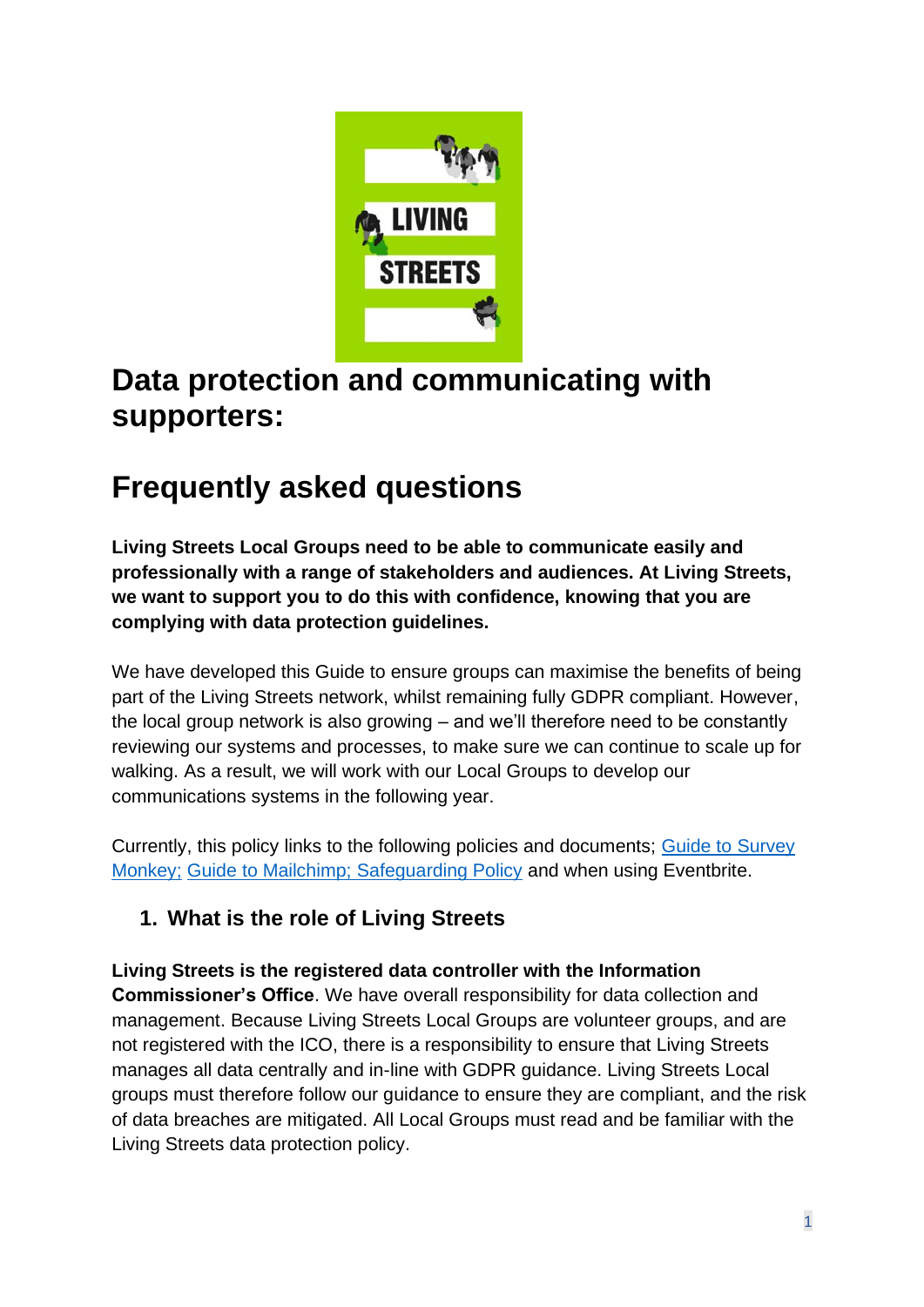## **2. Signing up new members**

#### *What methods can I use to sign up new people in my area up to my group?*

1. At meetings and face to face events you can ask people to complete the sign-up sheet provided by Living Streets on the [resources page.](https://www.livingstreets.org.uk/about-us/our-organisation/local-group-resources)

2. For online sign ups you can direct people to your Local Group sign up page, where supporters choose the Local Group they want to hear news from.

**When individuals sign up to receive news of the group via the website, these are automatically sent to the Group Living Streets email address securely by email.** Note that if a supporter wants to sign up for news from more than one group then they just complete the page twice or more for each group.

You can also promote your webpage via Twitter and other social media platforms, or get Living Streets Head Office to send out an email to its national supporters in your area, encouraging them to get involved in your Local Group.

Please note that, as a group you cannot pass on a person's details unless you have their consent to do so. This does not apply to business contacts in the public domain, such as council officers.

### **3. Communication**

#### *How do I communicate with people in my Local Group?*

#### *What can I send out, and what must go through Living Streets HQ?*

**Operational emails and notices.** You can email people via your Living Streets email account for operational issues like organising meetings. **You can send emails up to 100\* people** (who have opted in to hear from your Group) from this account also. When sending emails to more than one person, **please ensure the recipient addresses are in the bcc field** (otherwise, recipients will be able to see each other's email addresses, which breaks GDPR). *To add in a Bcc line to your email, go to the taskbar on Outlook -> Options -> Bcc.*

*\**Please note that although Outlook can usually accommodate emails to 100 people, the higher the number of people it's sent to, the higher the risk it will go into spam folders. Therefore please try to limit the number of people you send operational emails to.

**Broadcast emails.** All promotional/ broadcast emails can be sent out centrally (on behalf of local groups) by head office or by Mailchimp (see our [guide to Mailchimp\)](https://www.livingstreets.org.uk/media/6980/a_guide_to_using_mailchimp.pdf). **This is advised so we can control security, usage, and opt-outs.** We have a draft guide for writing emails to make it easy for you and quick for us to create. This is found on [the Local Group resources page.](https://www.livingstreets.org.uk/about-us/our-organisation/local-group-resources) In this instance, please let us know beforehand what postcodes you'd like the email sent out to. **Please note that Living**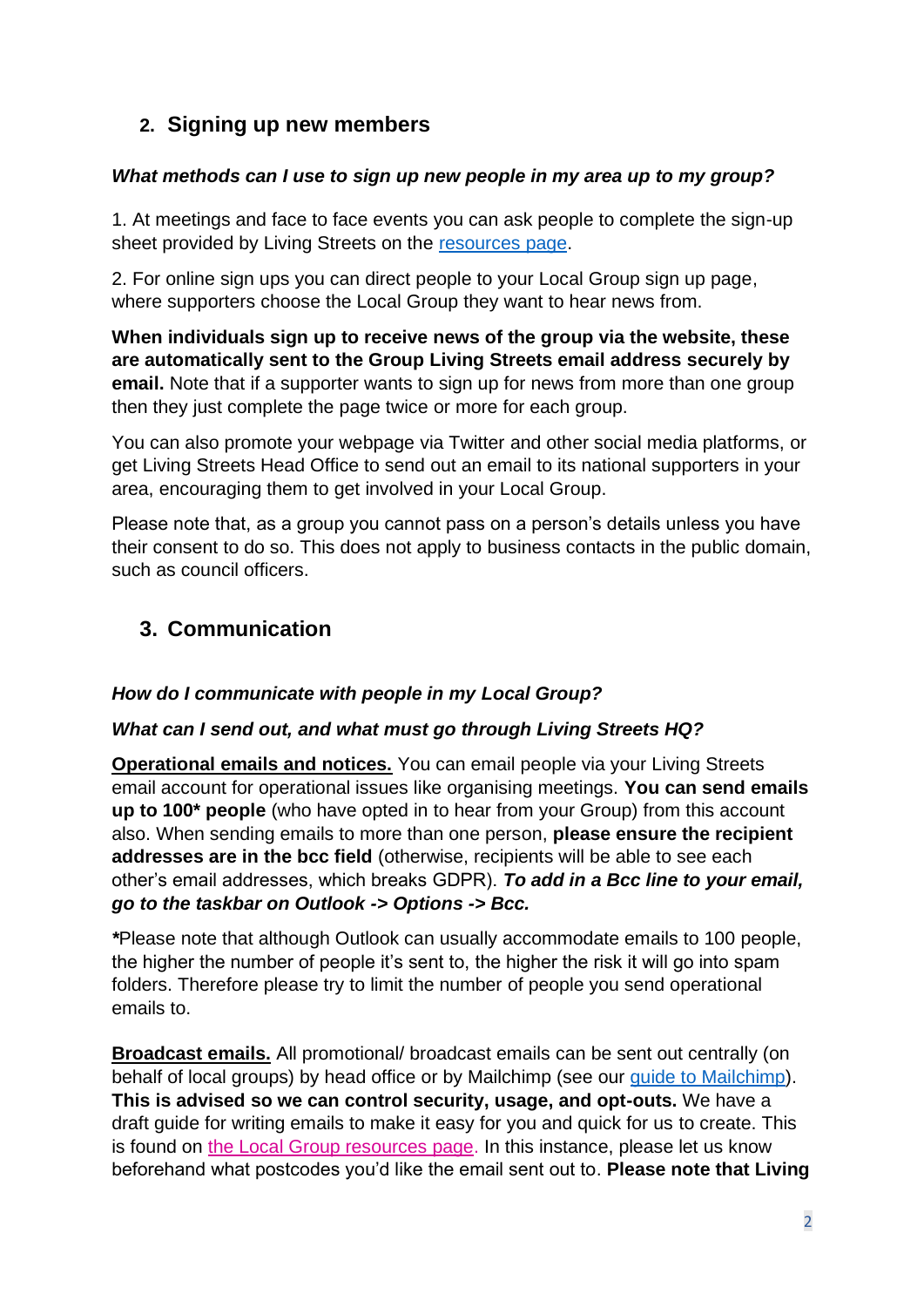#### **Streets is unable to send you details of supporters who have not opted in to hear from Local Groups.**

You can use your personal email address for core group liaison, and to discuss issues with a few key members of your group only. Clearly, as you will only have one Living Streets email account, you need to discuss aspects of your campaigns and organisational matters between a few select people before you put out messages to the wider group. You must use your Living Streets email account for all other purposes. You can use your personal telephone to communicate with core members of your group – using text, calls and whatsapp as appropriate. You should only include those people in your group who wish to be contacted in this way.

### **4. Transferring data securely**

#### *What do I need to do to make sure it is ok to pass on details of group contacts to Head Office as required in the Local Groups Charter?*

Including the Data Protection statement within this policy will allow the transfer of data to Living Streets head office. This needs to be transferred following the Guidance on Data Transfer (see page 5 of this document). You will need to pass on details of groups' members regularly.

Example of the Data Protection statement: *Thanks for giving Living Streets your email address. We'll keep you updated on our news, campaigns and donating. You can opt out at any time and we won't share your details. We take the security of your data seriously – read our privacy policy <https://www.livingstreets.org.uk/privacy-policy>*

## **5. Managing Data**

#### *How do I manage and store data?*

Groups are not expected to adopt elaborate security measures, but you should take sensible precautions to guard against unnecessary risks. For example, if you hold data in a spreadsheet which you have created to send to Head Office or to type up contacts from an event, this folder needs to be password protected so that family members who use the PC cannot view it. Maintain an attitude that you are responsible for someone else's property and be aware of the potential risks to your Group and Living Streets if some or all your data was lost. Under GDPR legislation Living Streets is the Data Controller and as such liable for any breach of confidentiality or mismanaged data.

We should not retain personal data for longer than necessary so if we have no further need for it then it should be deleted.

#### *Should we delete someone's data if they ask us to?*

If someone opts out from future communication from Living Streets you should delete their details from your address list and ensure the information is also passed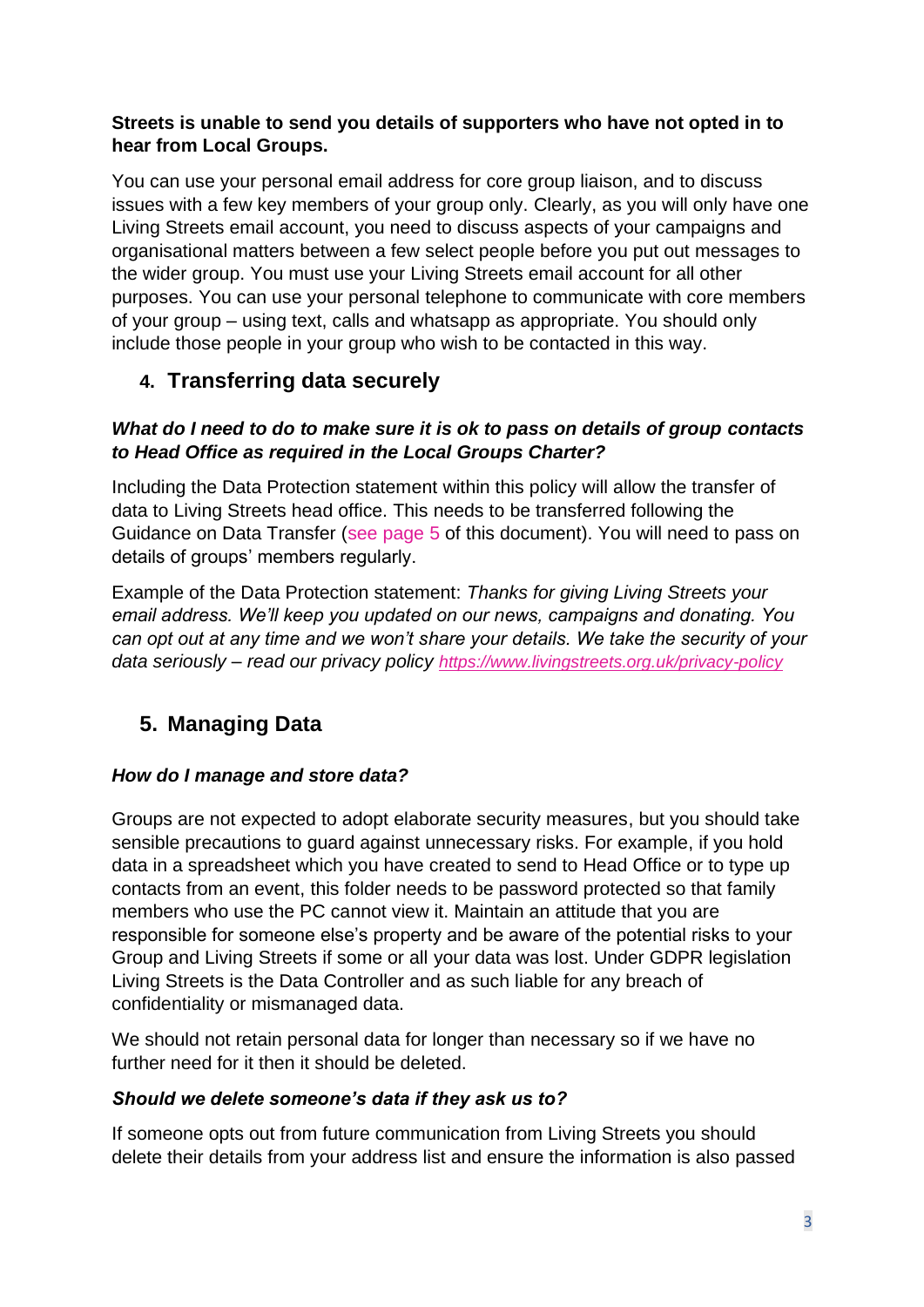to Living Streets Head Office.

## **6. How Living Streets manage data for Local Groups**

#### *How will Living Streets let me know about supporters in my area?*

Living Streets will regularly email supporters to tell them there is a Local Group in their area. Living Streets will direct supporters to the Local Group pages on the website so interested supporters can contact you directly or sign up to your news. If they sign up to your news, you receive an email to your Living Streets email address with their contact details. Living Streets is also able to send supporters in your area emails from head office about your activity, events or campaigns.

#### *Why can't Living Streets send me details of people in my area?*

If the supporter has not agreed to allow Living Streets to disclose their data to a Local Group, it would be a breach of data protection legislation to do so.

Instead, we can encourage our registered supporters in your area to sign up to your Local Group mailing list. And remember, Living Streets Head Office can also email everyone in your area to tell them about your Local Group activity. Please get in touch if you would like us to do this.

# **7. Systems**

#### *What systems can I use?*

You have a Living Streets email account with Office 365. This is your main contact address and is published on your Local Group webpage.

Core organisers of a group can exchange phone numbers to discuss issues on text or other platforms. This may form a key part in your operational organisation.

# **8. How Living Streets can support you**

If you have questions about anything GDPR-related, then you can get in touch directly with Living Streets. If you need to email Living Streets supporters in your area, then you can follow the email writing [guidance provided on the resources page](https://www.livingstreets.org.uk/about-us/our-organisation/local-group-resources) including a template email form or via [Mailchimp.](https://www.livingstreets.org.uk/media/6980/a_guide_to_using_mailchimp.pdf)

If you want to contact Living Streets supporters in your local area that are not on your mailing list (i.e. who have opted in to hear from national Living Streets), you can get in touch with us at Living Streets Head Office to send out broadcast emails like newsletters on your behalf.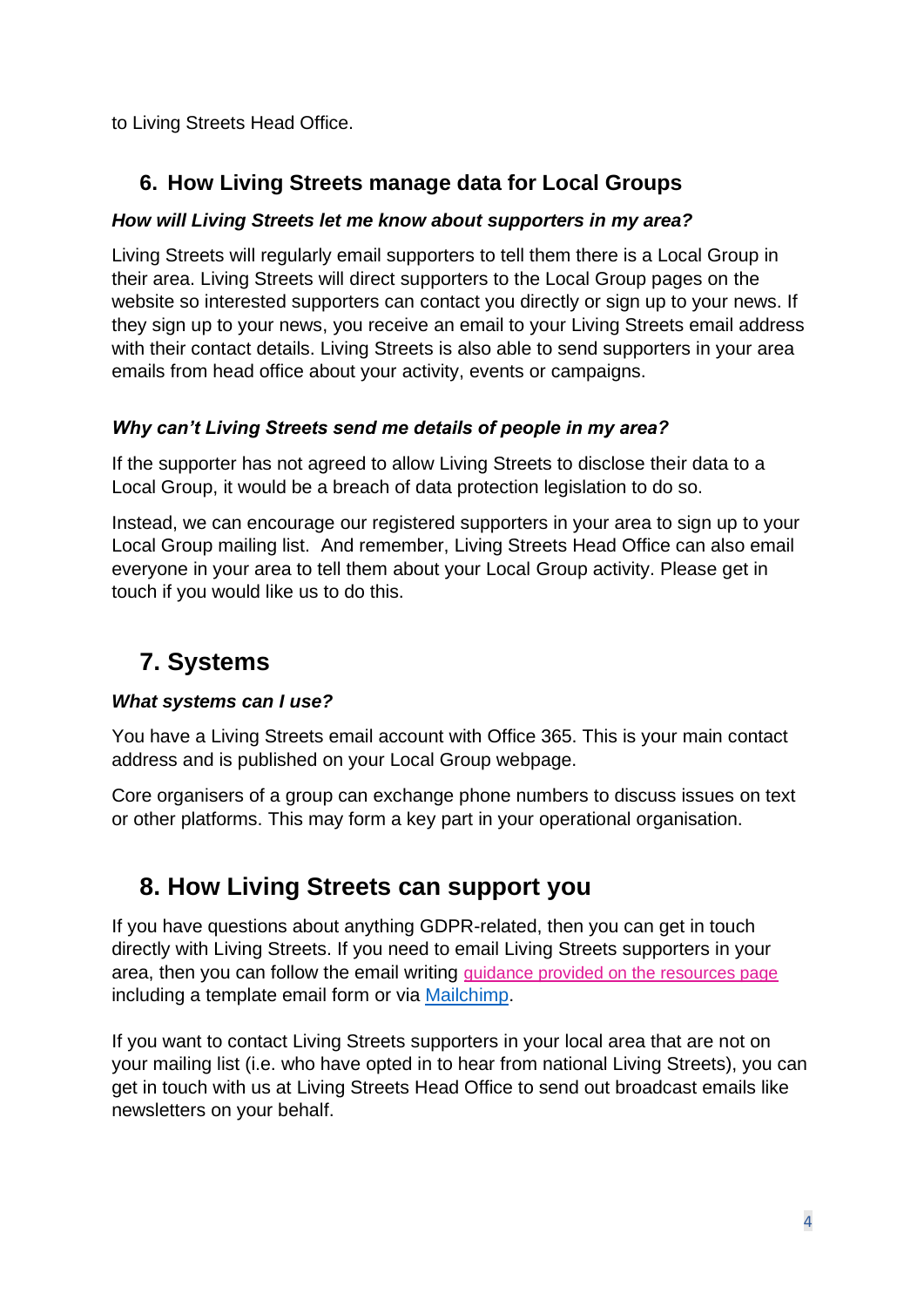# **How do I transfer data?**

As Living Streets Head Office is the registered data controller, we need to ensure that all data is held securely and kept up to date. Local Groups must ensure they are regularly sharing the contact details of those who have signed up to hear news from Living Streets, or unsubscribed from mailing lists, with Head Office.

Regularly transferring this data will also ensure that if Head Office ever need to send out broadcast emails or newsletters on behalf of local groups, the email will go to the most up-to-date list of people.

#### **Transfer of supporter and local group campaigner details from a local group to Living Streets Head Office**

Local Groups will collect the email addresses of people who have signed up to hear news from their group and from Living Streets HQ via [signup sheets](https://www.livingstreets.org.uk/media/4683/enews-sign-up-form-edited-oct-2019.pdf) at events, Eventbrite webinars etc.

To ensure high quality customer service, Local Groups will need to share these contact details with Head Office. In line with data protection policy, Groups will also need to share the contact details of those that no longer wish to hear from the Local Group (so we can update our master lists).

Groups should input the contact details they have gathered into an excel spreadsheet, with all fields populated. **Essential fields are: First name, Last name, Email address, Postcode.** Incomplete data cannot be used and so supporters will be lost.

To make the transfer of data as secure as possible, groups need to use their Living Streets (outlook) email address to share the data with a contact at Head Office. Currently, this will be [aisha.hannibal@livingstreets.org.uk](mailto:aisha.hannibal@livingstreets.org.uk) The excel spreadsheet should be password protected.

Please make sure you do not hold any data or spreadsheets on your local computer or any other device. Files should be saved on your Living Streets OneDrive and deleted as soon as they are no longer needed.

If people sign up to hear news from Local Groups online via their webpage, there is no need to transfer this data to head office, as we get automatic notifications of those who have joined mailing lists. This data will be sent directly to your Living Streets inbox.

# **Appendix: Data Protection Policy Local Groups**

**Last updated: October 2021**

**Definitions**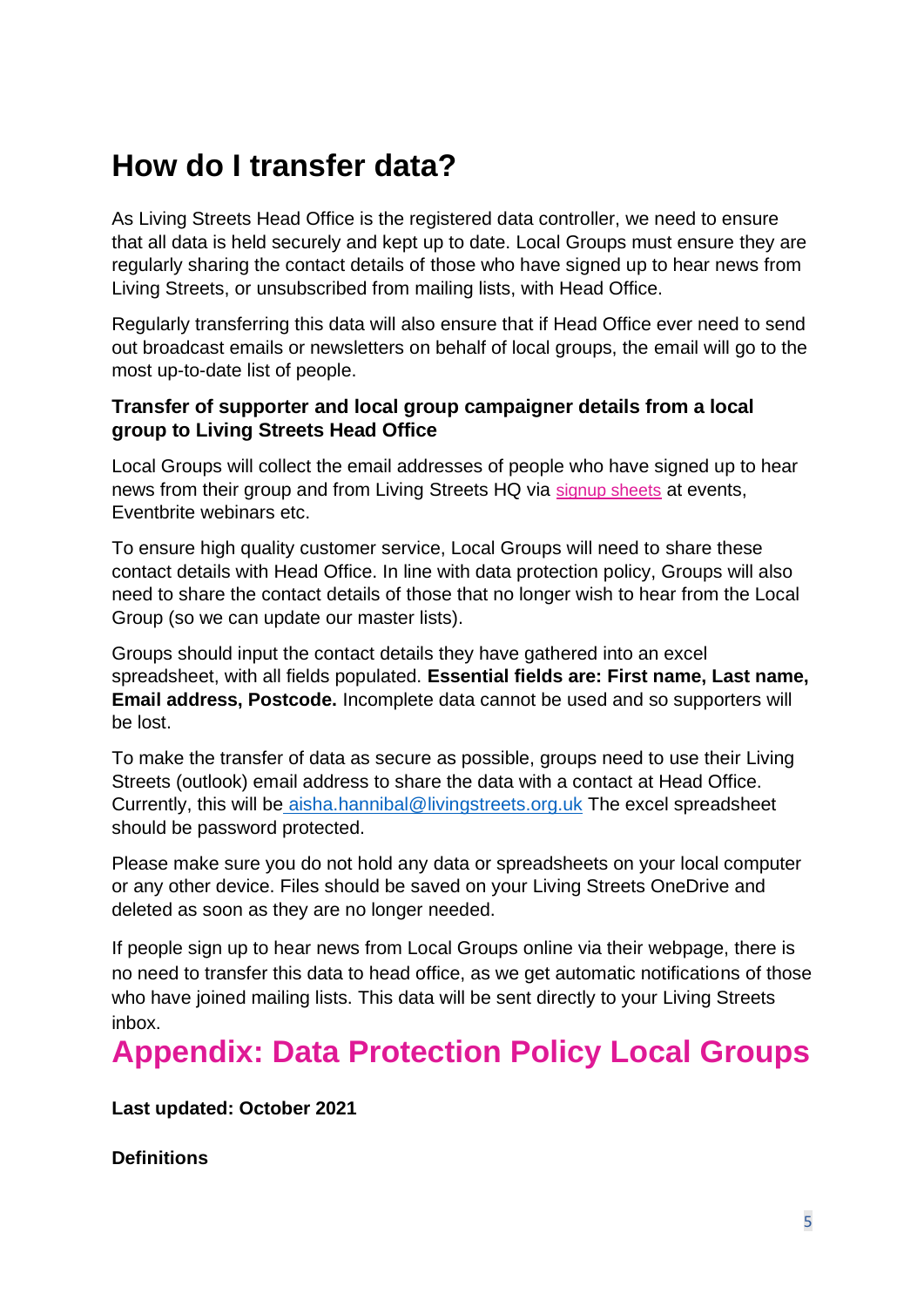**The Charity** – Living Streets, a registered charity

**Data Controller** – the entity with overall responsibility for data collection and management. The Charity (Living Streets) is the Data Controller for the purposes of this policy.

**Personal data** – any information which enables a person to be identified. Certain sensitive information must have the individual's explicit consent

**Data Subject** – a person about whom data is held

**Responsible Person** – Faheza Peerboccus, Director of Finance and Resources **Register of Data Systems** – a register of all systems and contexts in which personal data is processed by the Charity

**Data Processor** – an individual or organisation handling or processing data (e.g. a sub-contractor on behalf of the data controller)

**Privacy Notice** - a statement used to explain the data controller's policies on how they process the data that is within their control and meet legal requirements **Information Commissioner** – the official independent regulator of data in the UK **GDPR** – General Data Protection Regulation – an EU wide law, enforced in the UK by the Data Protection Act 2017

### **1. General provisions of this policy**

- a. This policy applies to all personal data processed by Living Streets Local Groups on behalf of the charity.
- b. The Board of Trustees recognises its overall responsibility for ensuring that Living Streets complies with its legal obligations.
- c. All the Charity's Local Groups are required to follow this Data Protection for Local Groups policy.
- d. This policy shall be reviewed at least annually and made available through the Local Group Resources page.

## **2. Data Protection Principles**

As Data Controller, the Charity is committed to process data in accordance with its responsibilities under GDPR. Local Groups processing data are also bound by these responsibilities. Article 5 of GDPR require the Data Controller to**:**

- (a) processed lawfully, fairly and in a transparent manner in relation to individuals ('lawfulness, fairness and transparency');
- (b) collected for specified, explicit and legitimate purposes and not further processed in a manner that is incompatible with those purposes; further processing for archiving purposes in the public interest, scientific or historical research purposes or statistical purposes shall not be considered to be incompatible with the initial purposes ('purpose limitation');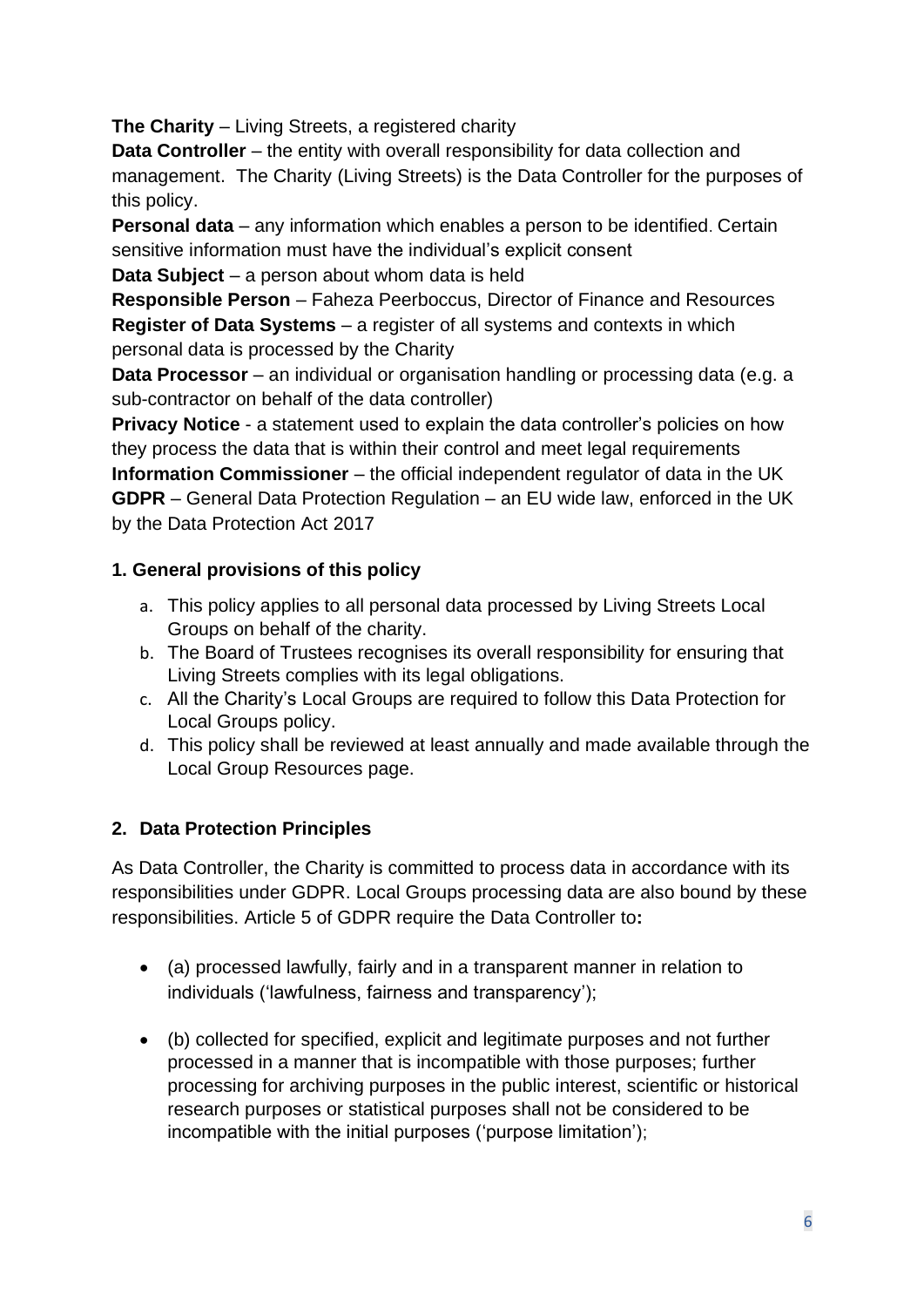- (c) adequate, relevant and limited to what is necessary in relation to the purposes for which they are processed ('data minimisation');
- (d) accurate and, where necessary, kept up to date; every reasonable step must be taken to ensure that personal data that are inaccurate, having regard to the purposes for which they are processed, are erased or rectified without delay ('accuracy');
- (e) kept in a form which permits identification of data subjects for no longer than is necessary for the purposes for which the personal data are processed; personal data may be stored for longer periods insofar as the personal data will be processed solely for archiving purposes in the public interest, scientific or historical research purposes or statistical purposes subject to implementation of the appropriate technical and organisational measures required by the GDPR in order to safeguard the rights and freedoms of individuals ('storage limitation');
- (f) processed in a manner that ensures appropriate security of the personal data, including protection against unauthorised or unlawful processing and against accidental loss, destruction or damage, using appropriate technical or organisational measures ('integrity and confidentiality').

#### **3. Responsible Person (Data Protection Officer)**

The Responsible Person shall take responsibility for the Charity's ongoing compliance with this policy. Their responsibilities in relation to Local Groups shall include:

- a. Briefing and advising the Local Group coordinators on data protection responsibilities;
- b. Reviewing data protection and related policies
- c. Ensuring that data protection is covered at initial Local Group sign up stage
- d. Approving unusual or controversial disclosures of personal data
- e. Electronic security of Living Streets' email mailboxes
- f. Maintaining a log of data protection incidents reported via incident reports
- g. Embedding suitable operational procedures via the data protection action plan in order to ensure compliance

#### **4. Lawful, fair and transparent processing: Register of Data Systems and Subject Access Requests**

- a. To ensure its processing of data is lawful, fair and transparent, the Charity shall maintain a Register of Data Systems. *The central log of personal data records is kept within Human Resources under restricted access.*
- b. The Register of Data Systems shall be reviewed at least annually.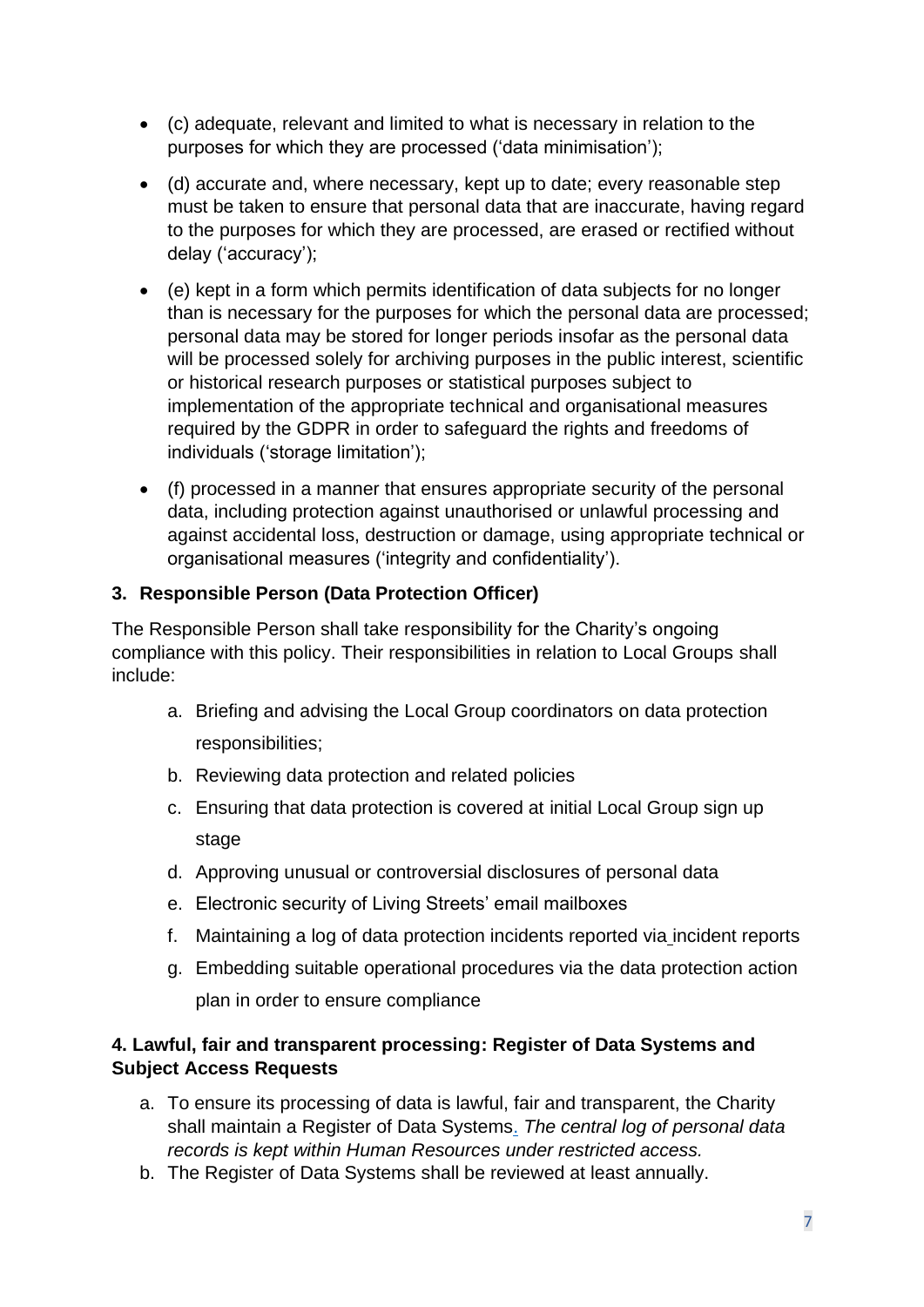- c. Individuals have the right to access their personal data and any such requests made to the charity shall be dealt with in a timely manner.
- d. All contacts including supporters have the right to request access to all information stored about them. Subject access requests must be in writing. All staff and volunteers are required to pass on anything which might be a subject access request to the Responsible Person without delay. Any Subject Access Requests will be handled by the Responsible Person within the required time limit (30 calendar days). As a charity, Living Streets is not subject to freedom of information requests. However, any eligible body which Living Streets is working on behalf of will be supplied with information required to comply with any freedom of information requests made to them.
- e. Volunteers and staff have the right to access any data held on them to ensure that information is being used fairly. Living Streets will respond within the time limit required for subject access requests (30 calendar days) and will refuse only in the interests of protecting other volunteers or staff members.

#### **5. Lawful purposes**

- a. All data processed by the Local Groups must be processed on one of the following lawful bases: consent, contract, legal obligation, vital interests, public task or legitimate interests [\(see ICO guidance for more information\)](https://ico.org.uk/for-organisations/guide-to-the-general-data-protection-regulation-gdpr/lawful-basis-for-processing/).
- b. The Charity shall note the appropriate lawful basis in the Register of Systems.
- c. Where consent is relied upon as a lawful basis for processing data, evidence of opt-in consent shall be kept with the personal data.

#### **6. Communication Purposes**

- a. When communicating with group members about operational matters use the official Living Streets email account. All emails to more than one individual require the recipient addresses to be in the bcc field. When communicating with group members about events and campaigns send emails via Living Streets headquarters.
- b. Local Groups should use the Local Group sign up form and online sign up to news webpage to add new contact. These names are then added to the Local Group address list in the email mailbox by the coordinator/ chair of the Group. These contacts are shared with Living Streets by sending via email to the Local Engagement staff member every 6 months to add to the Charity database.
- c. Where communications are sent to individuals based on their consent, the option for the individual to withdraw their consent should be clearly available by giving an unsubscribe option to receiving emails.
- d. Using external newsletter providers does not meet our GDPR standards as the charity needs to keep an up to date record of opt ins and opt outs using the central system.

#### **7. Keeping only the minimum data required**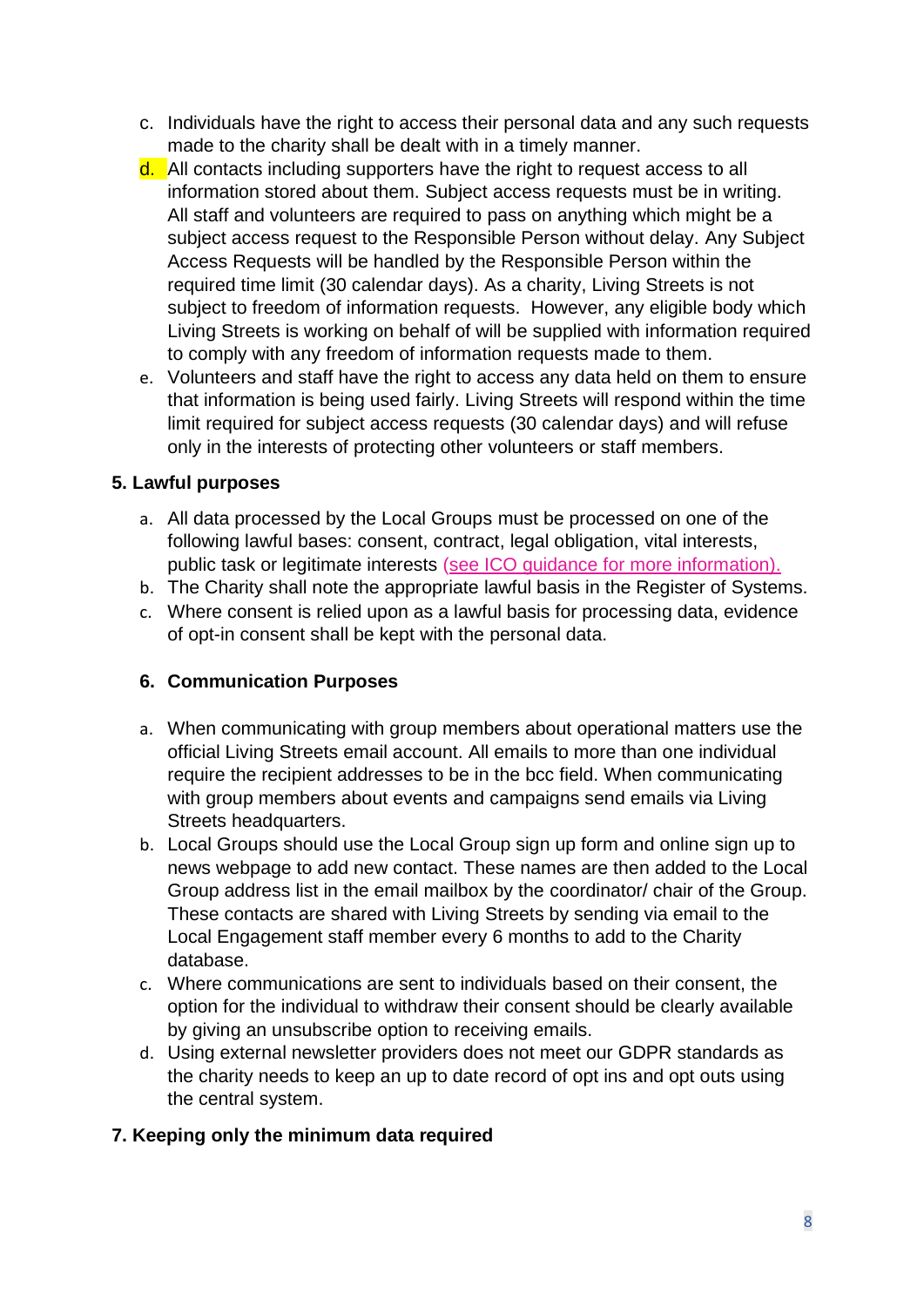a. The Charity shall ensure that personal data are adequate, relevant and limited to what is necessary in relation to the purposes for which they are processed.

#### **8. Accuracy**

- a. The Charity shall take reasonable steps to ensure personal data is accurate. Local Groups processing data are also required to make sure inaccuracies are reported to the Charity.
- b. Where necessary for the lawful basis on which data is processed, steps shall be put in place to ensure that personal data is kept up to date.

#### **9. Archiving / deleting data**

- a. To ensure that personal data is kept for no longer than necessary, the Local Group can delete any contacts who wish to unsubscribe from receiving emails. The Local Group should also notify the Charity of any changes.
- b. The data retention policy shall consider what data should/must be retained, for how long, and why. In general, records will be maintained for no longer than three years. All data held on paper should be shredded immediately once records are transferred online.

#### **10. Keeping data secure**

- a. The Charity shall ensure that personal data is stored securely using modern software that is kept-up-to-date.
- b. Access to personal data shall be limited to personnel within the Group who need access and appropriate security should be in place to avoid unauthorised sharing of information.
- c. When personal data is deleted this should be done safely such that the data is irrecoverable.
- f. Appropriate IT security, back-up and disaster recovery solutions shall be in place.
- g. All staff will be required to read and sign the Data Protection Declaration and to take reasonable steps to maintain the security of personal data. Staff using their own digital devices shall comply with the BYOD policy*.*

#### 11. **Data Sharing**

a. When individuals sign up to receive news of a Group at an event then these contacts need to be sent securely to the Charity to add to their database. When individuals sign up to receive news of the group via the website these are automatically sent to the Group securely by email.

As a group you cannot pass on a person's details unless you have their consent to do so. This does not apply to contacts in the public domain such as council officers or members of organisations. The Charity may ask another organisation to process data on its behalf. However, the responsibility of what is processed (by the data processor) and how remains with the Charity as data controller. GDPR requires there to be a written contract with all data processors. Managers commissioning a service are responsible for ensuring a contract is in place. Recommended contract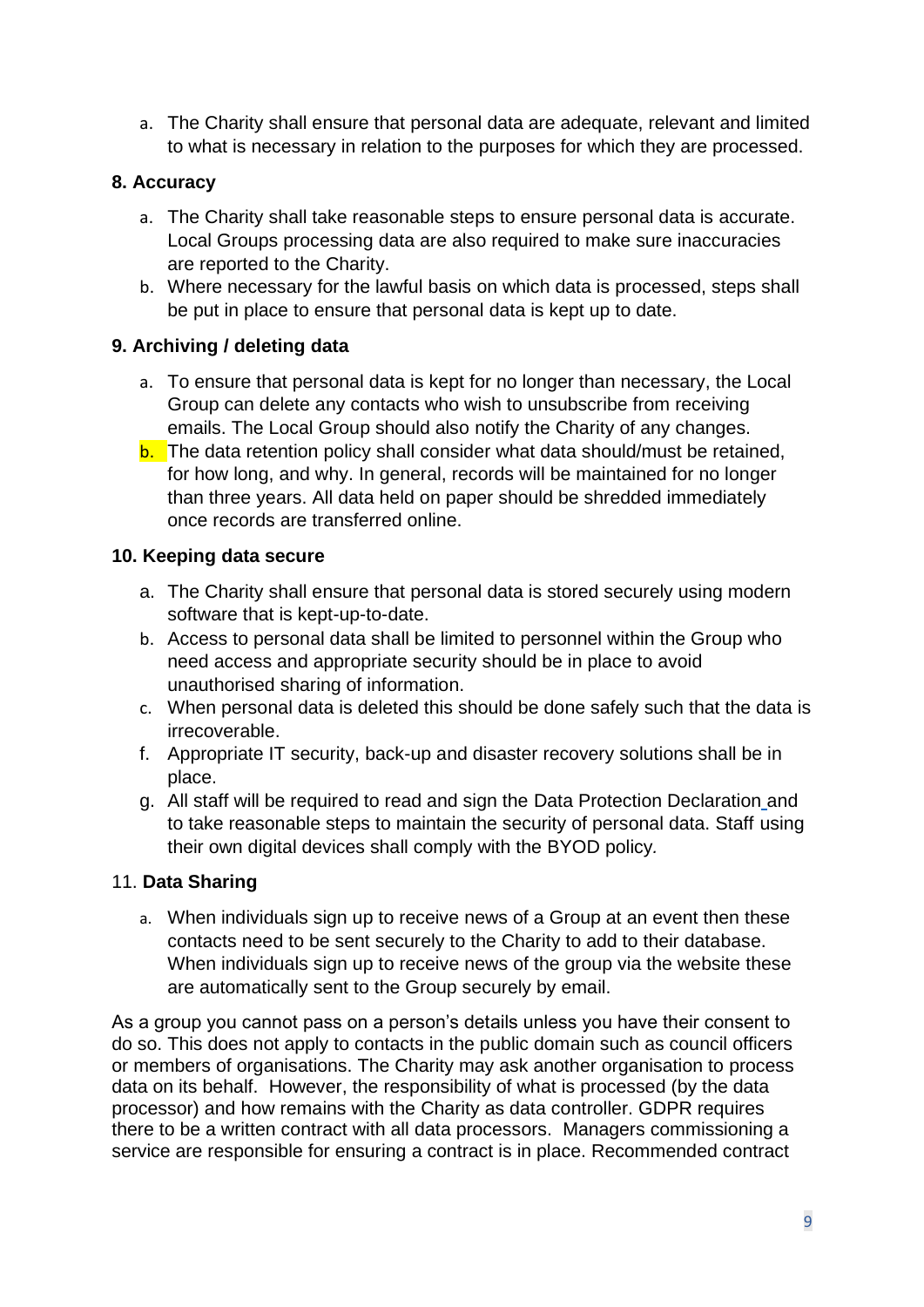conditions can be found here:

- A Data Processor Agreement [including a Data Security Audit Questionnaire
- A Central Log of data processors maintained by the Data Protection Officer
- Transfer of data to any third party will be carried out by secure means.

#### **12. Breach of security**

In the event of a breach of security leading to the accidental or unlawful destruction, loss, alteration, unauthorised disclosure of, or access to, personal data, the Charity shall promptly assess the risk to people's rights and freedoms and if appropriate report this breach to the ICO [\(more information on the ICO website\)](https://ico.org.uk/for-organisations/guide-to-the-general-data-protection-regulation-gdpr/personal-data-breaches/). Local Group are required to report any breach to the Charity immediately.

#### **13. Consent**

Consent will normally not be sought for most processing of information about Local Groups. However, any volunteer details to be disclosed for purposes unrelated to their work for Living Streets (e.g. financial references), will be subject to their consent.

Information about contacts and supporters (including photographs) will only be made public with their consent.

'Sensitive' data about contacts and supporters will be held only with the explicit consent of the individual. Consent should be given in writing, although in instances it is not always possible, verbal consent will always be sought for processing data. In all cases it will be documented on the relevant system that consent has been given.

All data subjects will be given the opportunity to opt out of their data being used in particular ways, such as the right to opt out of direct marketing (see Privacy Notices below).

#### **14. Example Privacy Notices**

The following Privacy Notices have been approved and should be used as models:

#### **Campaign actions:**

Living Streets is gathering your data to process this action. We would like to tell you about campaign progress, ways you can support and other news. We won't share your details with any third parties, and you can unsubscribe at any time.

Would you like to be kept up to date with our news and campaign by email?

Yes [] No []

Would you like to hear about how you can support our work through donations?

Yes [] No []

#### **Beneficiary data collection, Other contexts:**